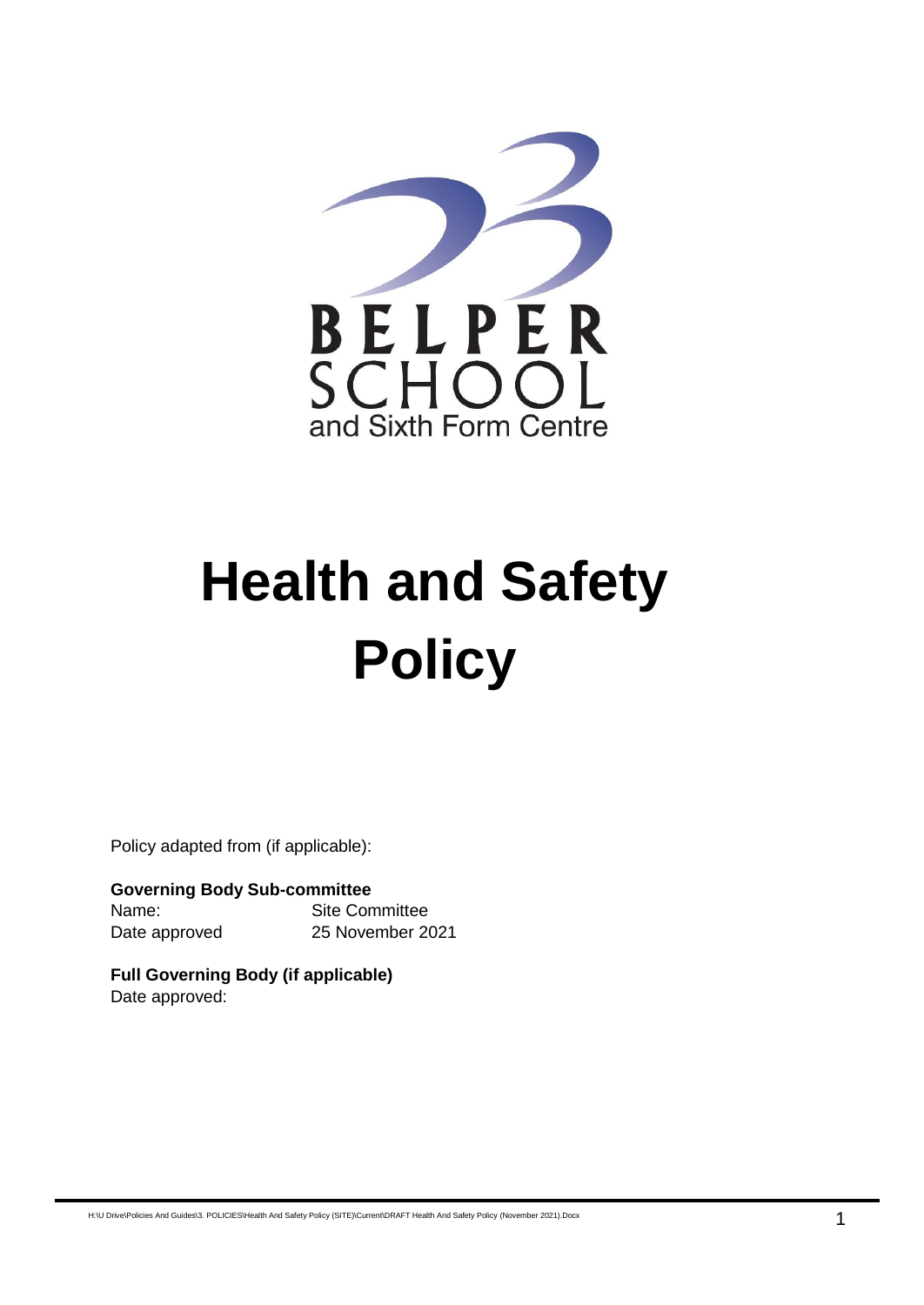

# **STATEMENT OF GENERAL POLICY ON HEALTH, SAFETY AND WELFARE**

# **Statement of Intent**

The school's Governing Body and Senior Leadership Team recognise and accept their responsibilities both under civil and criminal law and also under schemes of delegation for local management of schools. As responsible employers and/or persons in control of premises, the requirements to provide a safe and healthy working environment for all employees is acknowledged.

The school is committed to ensuring that risk assessments are undertaken, control measures implemented and systems of work are constantly monitored and reviewed.

In compliance with the Health and Safety at Work Act 1974, Belper School's Governing Body will ensure so far is reasonably practicable that:

- The premises are maintained in a safe condition.
- Safe access to and egress from the premises is maintained.
- All plant and equipment are safe to use.
- Appropriate safe systems of work exist and are maintained.
- Sufficient information, instruction, training and supervision is available and provided.
- Arrangements exist for safe use, handling and storage of articles and substances at work.
- A healthy working environment is maintained including adequate welfare facilities.

In addition to the above commitment, the Governing Body also recognises its obligation to non-employees. Where it is reasonably foreseeable that students, members of the public, contractors etc. are or may be affected by the school activities being carried out on or within the school boundaries or otherwise, the Governing Body will make the necessary information, instruction, training and supervision available to ensure the safety of those affected is not compromised. As an education provider which must set standards by example for its students, this commitment is seen as especially important.

H:\U Drive\Policies And Guides\3. POLICIES\Health And Safety Policy (SITE)\Current\DRAFT Health And Safety Policy (November 2021).Docx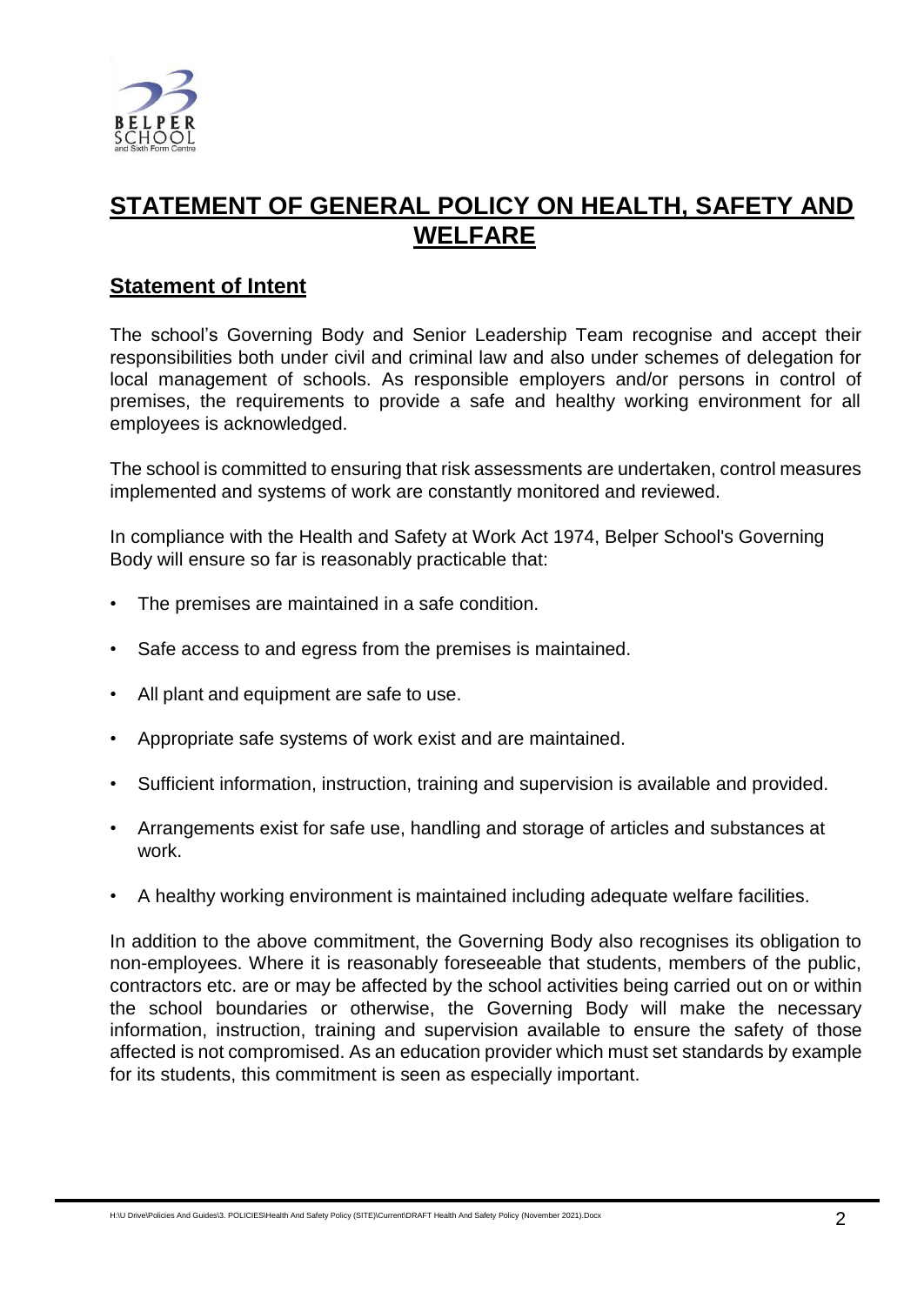

Within financial restraints dictated by the County Council, the Governing Body will ensure through the Senior Leadership Team that adequate resources are set aside from the total budget allocation for the policy statement to be properly implemented.

The Governing Body is committed to this policy and all staff are required to comply as a condition of employment. They are encouraged to assist in the Governing Body's commitment to the continuous improvement in our Health and Safety performance. For the policy to be effectively implemented the school must have the full co-operation of employees and others who use the premises.

#### **Employees are reminded of their own duties**:

To take care of their own safety and that of others.

To co-operate with the Governing Body and the Senior Leadership Team so that they may carry out their own responsibilities successfully.

To comply with all relevant codes of practice and standards as necessary and point out any shortcomings in these to their managers.

Consultation with employees' representatives will be held as and when appropriate on all matters affecting the health and/or safety of employees concerned.

A copy of this statement will be provided to every member of staff via BIG (Belper Information Gateway). Copies are also posted on the staff notice-boards and on our website. This policy statement and the accompanying arrangements will be revised as and when necessary.

This policy statement together with the related organisational structure and the following arrangements and procedures have been approved by the school's Governing Body.

The school's arrangements for dealing with different areas of risk will make use of the Risk Assessments published by the authority on Derbyshire Services for Schools (S4S – a secure login will be required to access) at the following address: <http://www.services.derbyshire.gov.uk/AboutUs>

………………………………………. …………………………………………

**Alan Eccleston Nick Goforth** (Chair of Governors) (Headteacher)

Date: ………………………………. Date:…………………………………..

H:\U Drive\Policies And Guides\3. POLICIES\Health And Safety Policy (SITE)\Current\DRAFT Health And Safety Policy (November 2021).Docx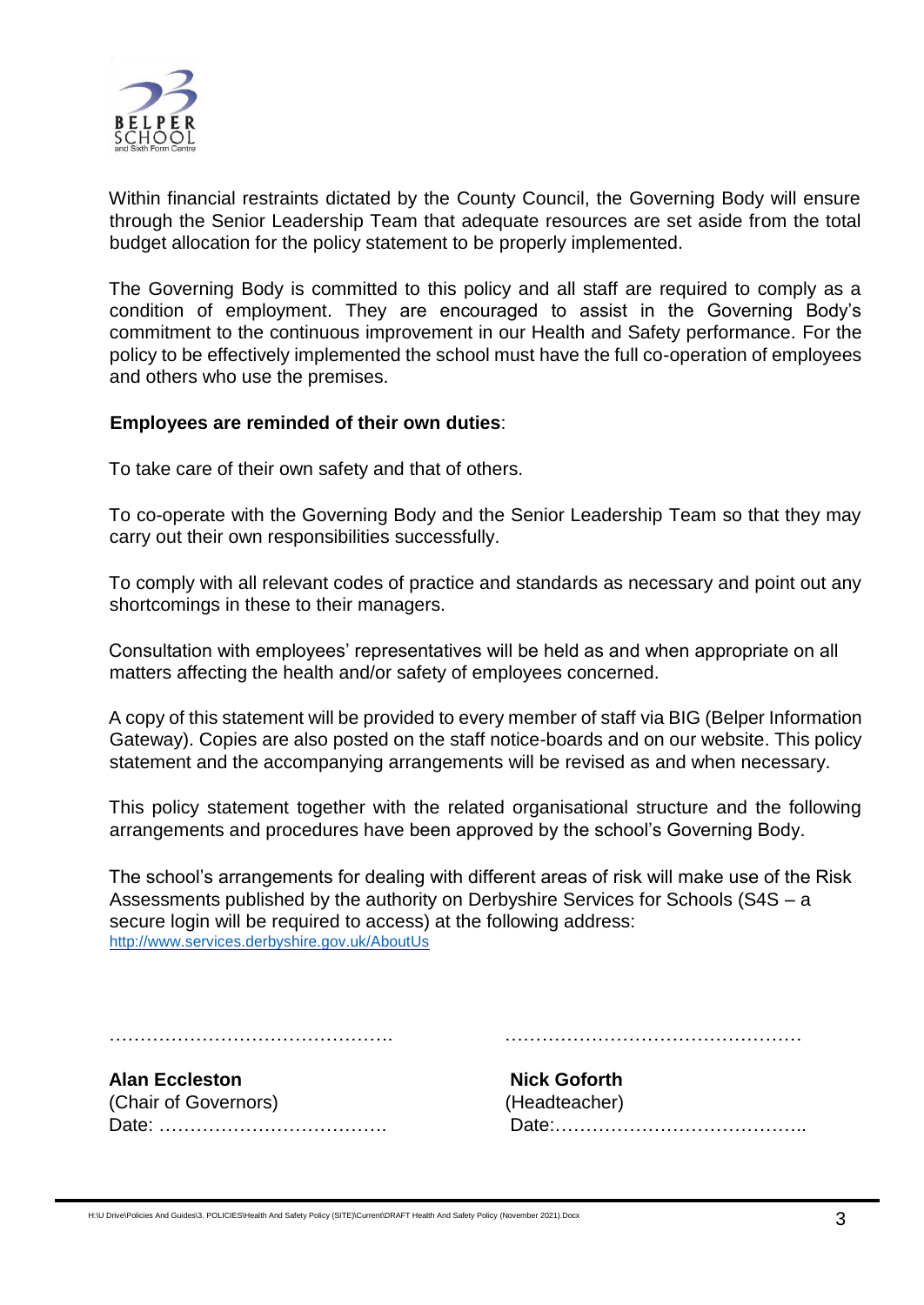

# **Policy on the Management of Health and Safety and Risk Assessments in Belper School and Sixth Form Centre**

# **Responsibilities of Governing Bodies**

Governing Bodies are responsible for ensuring that Health and Safety is maintained within their school. In order to do this they must ensure that certain key elements are in place within the school. The responsibilities of Governing Bodies outlined below fall principally into three areas.

- 1. Monitoring of performance
- 2. Ensuring Health and Safety matters are adequately resourced
- 3. Ensuring that those staff who have specific Health and Safety responsibilities are aware of and undertake those responsibilities

In particular the Governing Body should ensure that:-

- The school has a Health and Safety Policy which is implemented within the school and that the effectiveness of this policy is monitored. The Governors have formally approved this policy and will review it annually.
- Health and Safety is effectively managed in the school through appropriate management systems including risk assessments, inspections, communication systems, guidance, review and monitoring.
- The school considers Health and Safety as an on-going priority and ensures that Health and Safety obligations are included in school development plans.
- Health and Safety responsibilities are allocated to appropriate staff within the school's Staffing structure.
- When decisions on staffing levels are being considered that the Health and Safety implications of such decisions are fully considered.
- Adequate resources for Health and Safety are identified.
- They seek Health and Safety advice from Derbyshire County Council, Health and Safety Services as necessary and that this advice is acted upon as far as is reasonably practicable.
- There is an appropriate forum for discussing Health and Safety issues, taking decisions and ensuring action is carried out. This could be full Governors' meetings or a subcommittee of the Governors where Health and Safety is a standing agenda item (Site Committee).
- They receive an annual report on the school's health and safety performance to include, for example, the findings of risk assessments, any problems the Headteacher feels need referring to the Governors, accident statistics, any changes in working practice and any budgetary implications (this is not an exhaustive list). (Via Site Committee).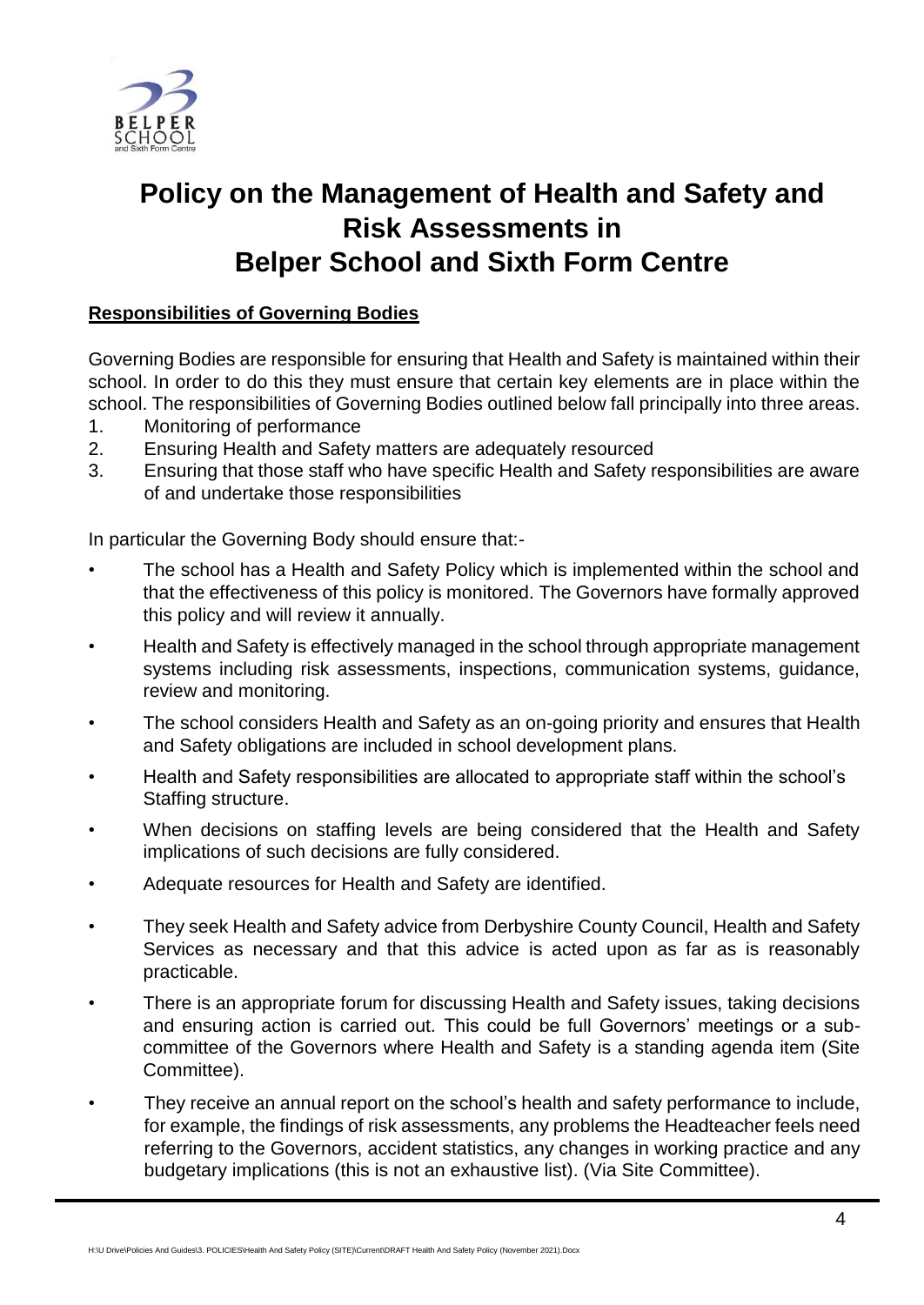

- They receive, on a regular basis, any guidance issued by the Authority and take appropriate action as necessary.
- They review annually the Health and Safety performance of the school.
- All the Derbyshire County Council guidance on school journeys and adventure activities and licensing where appropriate is complied with.

NB: THE GOVERNORS OF FOUNDATION SCHOOLS ARE THE EMPLOYERS AND THEREFORE LIABLE FOR THE EMPLOYERS' RESPONSIBILITIES AS OUTLINED IN THE HEALTH AND SAFETY AT WORK ACT 1974 AND THE MANAGEMENT OF HEALTH AND SAFETY AT WORK REGULATIONS 1999 AND OTHER SAFETY REGULATIONS MADE UNDER THE REMIT OF THE HEALTH AND SAFETY AT WORK ACT 1974.

# **Responsibilities of the Headteacher**

The Headteacher is ultimately responsible for the day to day implementation of Health and Safety in their school. This includes ensuring there are arrangements in place for the safe use of the school after hours for lettings and other events.

In order to effectively discharge this responsibility, the Headteacher should ensure that:-

- A school Health and Safety Policy is developed with the Governing Body in line with the Derbyshire County Council Health and Safety Policy and guidance and that this policy is fully implemented and monitored within their school.
- The policy is brought to the attention of all employees and is periodically reviewed.
- His/her knowledge of Health and Safety issues is kept up to date.
- Individuals within the school staff are allocated appropriate duties in terms of Health and Safety management and that these are recorded in the school Health and Safety Policy document.
- Staff are made aware of the Health and Safety guidance, and any guidance issued by the Derbyshire County Council, Health and Safety Services which is relevant to their work.
- An annual report on Health and Safety is prepared and presented to the Governors (via Site Committee).
- Inspections of the school are carried out as per Derbyshire County Council, Health and Safety Service guidance and that appropriate action is taken to deal with the findings of these inspections.
- The school has a relevant number of people trained to carry out risk assessment.
- Risk assessments of all significant risks are carried out and that the findings of these risk assessments are communicated to all those who may be affected by the risk.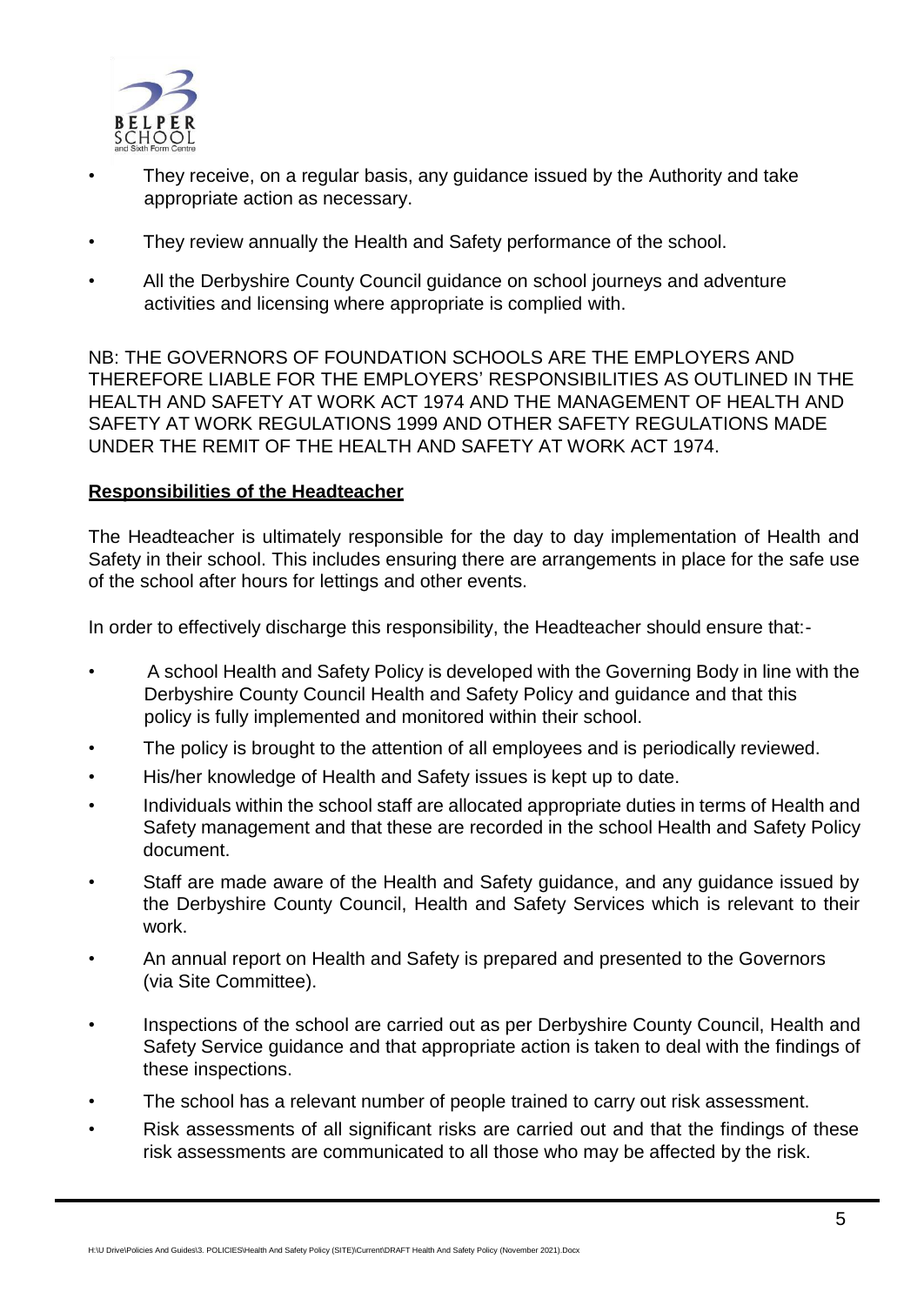

- Following risk assessment, an action plan is drawn up to ensure the identified risk reduction measures are followed up.
- Adequate resources are made available to ensure that the school meets its statutory obligations as far as is reasonably practicable.
- Staff training needs in terms of Health and Safety are identified and that staff receive adequate Health and Safety training where required. This should include ensuring that all staff (including supply, part-time and temporary staff, staff undergoing teaching training and students on work experience) receive as a basic minimum induction training on their first day in school.
- An appropriate hazard reporting system is set up and that there is a follow-up procedure to ensure actions have been taken.
- All equipment (both personal protective equipment (PPE) and general equipment, e.g. tools, goggles, gloves, ladders etc.) required to ensure Health and Safety, is provided and is suitable for the task for which it is intended and that it can be adequately and safely stored.
- Systems exist to ensure equipment is checked and where it is found to be faulty that it is taken out of use until repaired/disposed of.
- Safe systems of work are adopted and are documented.
- All goods purchased comply with the relevant safety standards and where there are Health and Safety implications for their use that these are considered prior to purchase and appropriate systems of work and risk assessments are put in place.
- Appropriate emergency procedures, e.g. fire drills, fire alarm testing, etc., are carried out in accordance with DCC (Derbyshire County Council) guidance and that the results are recorded and where appropriate acted upon.
- Where contractors are appointed to work on the site that all appropriate Health and Safety documents (e.g. safety policy/risk assessments) have been seen by the school. That all risks presented by the contractor's work have been assessed and appropriate controls put into place and that the contractor has been made aware of any risks that there may be to their Health and Safety from working on the site.
- That there are systems in place to ensure that all necessary permits to work are completed for work by contractors.
- All parts of the premises and plant that the Governors are responsible for the repair and/or purchase of are regularly inspected and maintained in safe order.
- Where a situation presents an imminent risk of serious personal injury that action is taken to mitigate/ minimise that risk as far as is reasonably practicable irrespective of who is ultimately responsible for dealing with it.
- Appropriate First Aid provision is ensured and maintained.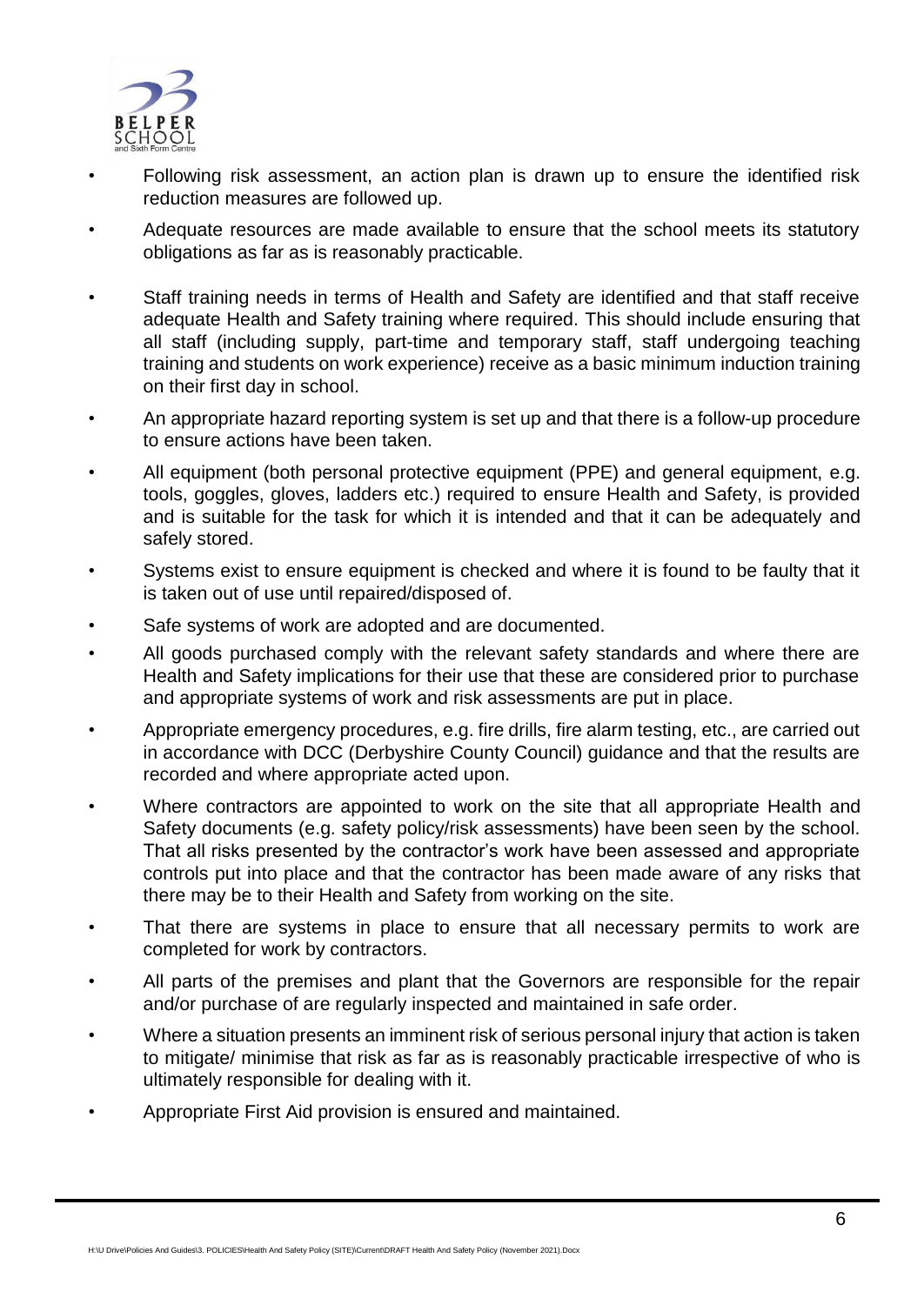

- Where the premises are used or let after hours that all appropriate Health and Safety considerations e.g. access, lighting, emergency escapes, access to a phone, access to First Aid facilities, have been considered and the necessary actions have been put in place. That all the necessary insurance is in place and that a lettings agreement has been signed.
- Any Health and Safety guidance received from DCC is made available to the Governing Body so that appropriate action may be taken as necessary. (Via Site Committee).
- There is appropriate liaison and consultation with Trade Union representatives.

# **School Health and Safety Co-ordinator (Headteacher)**

The school Health and Safety Co-ordinator has the following responsibilities:

- To co-ordinate and manage the annual risk assessment process for the school.
- To co-ordinate the general workplace inspections and performance monitoring process.
- To make provision for the inspection and maintenance of work equipment throughout the school.
- To manage the keeping of all Health and Safety records including management of the building fabric and building services in liaison with County Property division and other contractors.
- To advise the Headteacher of situations or activities which are potentially hazardous to the Health and Safety of staff, students and visitors.
- To ensure that staff are adequately instructed in safety and welfare matters about their specific work place and the school generally.
- Carry out any other functions devolved to them by the Headteacher or Governing Body.

# **Teaching/support staff holding positions of special responsibility**

This includes Deputy and Assistant Headteachers, Heads of Faculty, Heads of Departments, Clerical Managers/Supervisors, Technicians and Site Supervisors, who have the following responsibilities:

• Apply the school's Health and Safety Policy to their own department or area of work and to be directly responsible to the Headteacher for the application of the Health and Safety procedures and arrangements.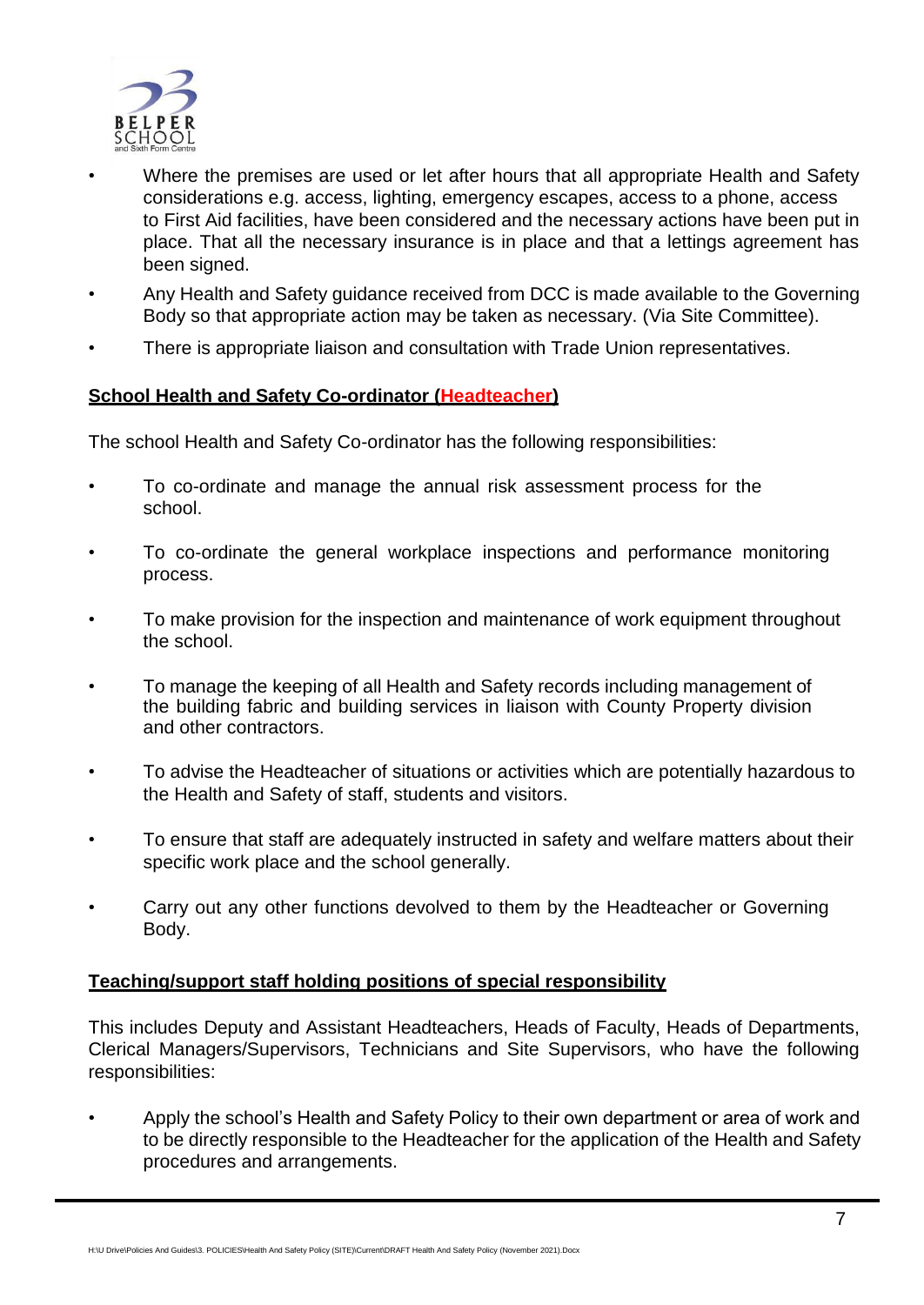

- Carry out regular Health and Safety risk assessments of the activities for which they are responsible.
- Ensure that all staff under their control are familiar with the Health and safety code of practice, if issued, for their area of work.
- Resolve health, safety and welfare problems members of staff refer to them or refer to the Headteacher any problems to which they cannot achieve a satisfactory solution within the resources available to them.
- Carry out regular inspections of their areas of responsibility to ensure that equipment, furniture and activities are safe and record these inspections where required.
- Ensure so far as is reasonably practicable, provision of sufficient information, instruction, training and supervision to enable other employees and students to avoid hazards and contribute positively to their own Health and Safety.
- Investigate accidents that occur within their areas of responsibility.
- Prepare, if required, an annual report for the Headteacher on the Health and Safety performance of their department or area of responsibility.

#### **Class teachers**

Class teachers are expected to:

- Exercise effective supervision of their students, to know the procedures for Fire, Lockdown, First Aid and other emergencies and to carry them out.
- Follow particular Health and Safety measures to be adopted in their own teaching areas as laid down in the relevant guidance, if issued, and to ensure that they are applied.
- Point out any shortcomings in Health and Safety arrangements relevant to their area of work. Give clear oral and written instructions and warnings to students when necessary.
- Follow safe working procedures, be aware of all risk assessments and appropriate control measure relevant to their area of work and teaching.
- Require the use of protective clothing (PPE-Personal Protective Equipment) and guards where necessary.
- Make recommendations to the Headteacher or Head of Faculty/Head of Department on Health and Safety equipment and on additions or necessary improvements to plant, tools, equipment or machinery.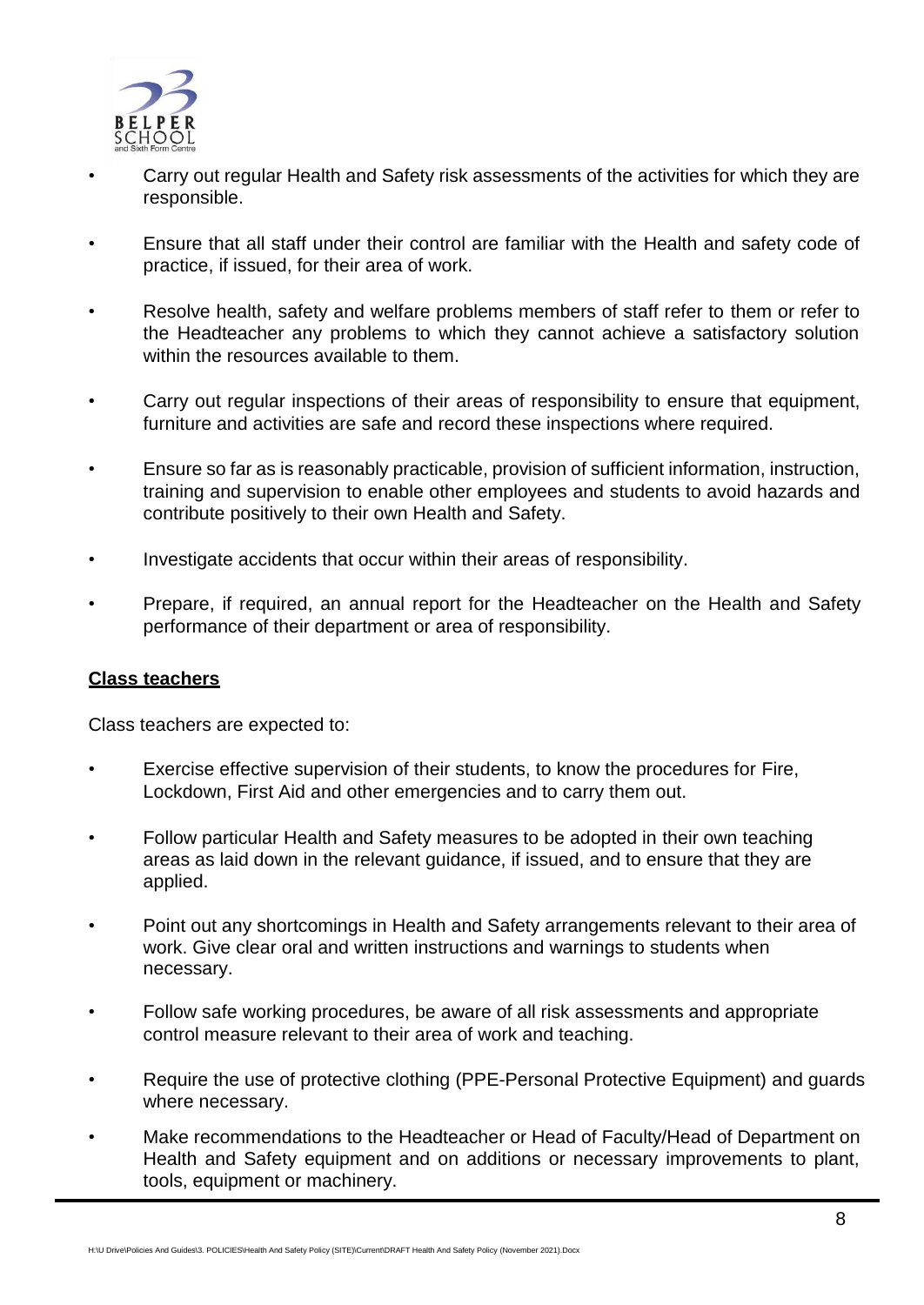

- Integrate all relevant aspects of safety into the teaching process and, where necessary, give special lessons on Health and Safety in line with national requirements for safety education.
- Avoid introducing personal items of equipment (electrical or mechanical) into the school without prior permission.
- Report all accidents, defects and dangerous occurrences to their Head of Faculty/Head of Department.
- Set a good personal example.

# **All Employees**

All employees have Health and Safety responsibilities as outlined by the Health and Safety at Work. Act 1974 and the Management of Health and Safety at Work Regulations 1999.

The Health and Safety responsibilities of employees are as follows. Whilst at work all employees will:-

- Make themselves familiar with and conform to the school/department Health and Safety Policy.
- Be aware of and comply with all school/department Health and Safety guidance and instructions, safe systems of work and risk assessments, including control measures relevant to their area of work.
- Point out any shortcomings in the school/department arrangements for Health and Safety (guidance, instruction, safe systems of work and risk assessments) to their line manager or Headteacher as appropriate.
- Report all hazards and incidents occurring during the course of their work to their line manager. In addition to this, where the hazard is such that it represents an imminent risk of serious injury, the employee must take all steps within their control to make the situation safe.
- Use appropriate safety equipment and personal protective equipment/clothing which is provided by the employer and ensure that it is used by persons under their charge where appropriate.
- Co-operate with management in any situation related to health and safety, for example, the introduction of new procedures, initiatives or requirements.
- Co-operate with any investigations related to Health and Safety, e.g. accident investigations.
- Ensure that all persons for whom they have responsibility obey safety rules and safe systems of work.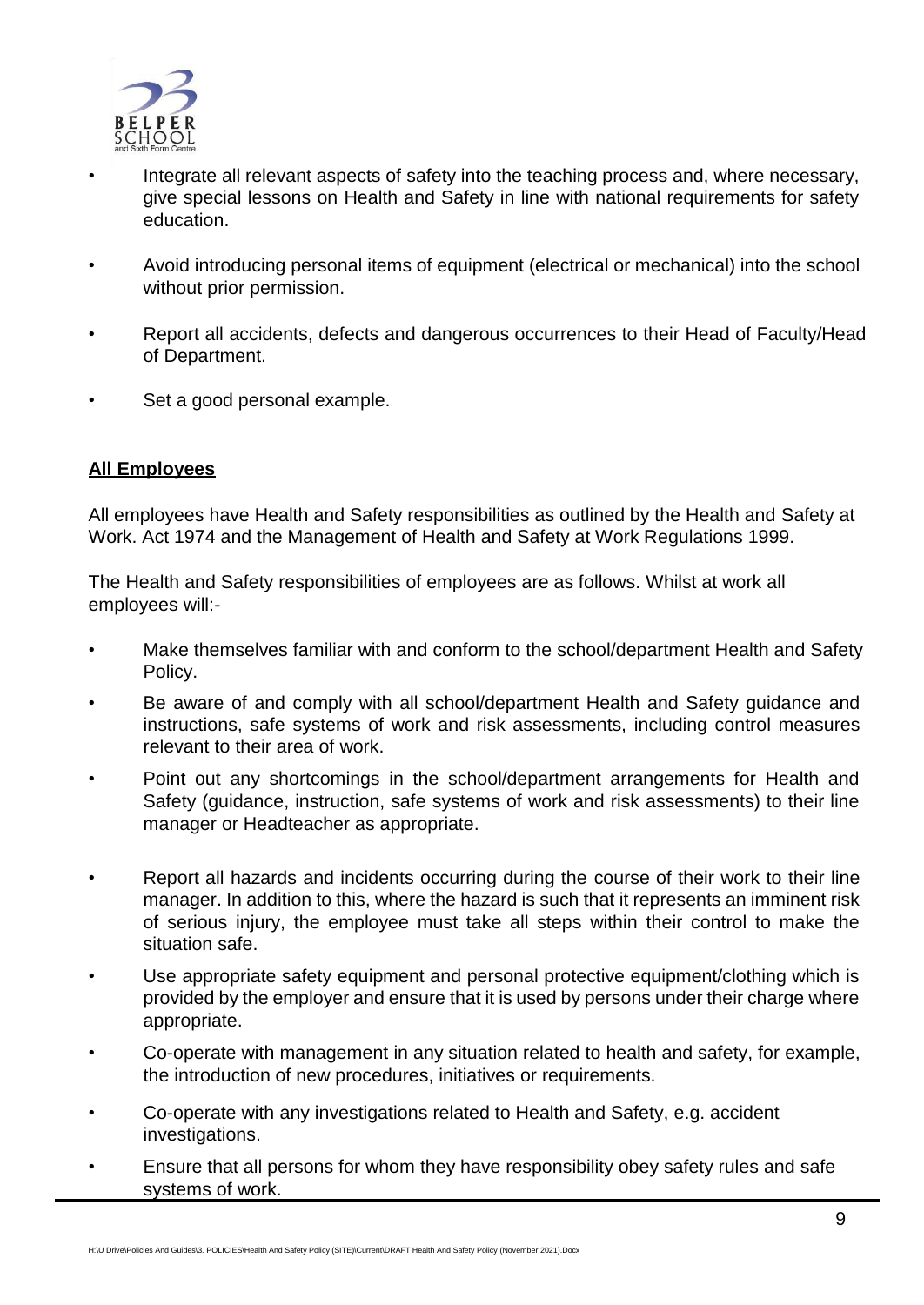

- Not use equipment which they have not been trained to use.
- Take reasonable care for their own Health and Safety and that of other persons who may be affected by their acts or omissions.
- Report all accidents however minor or near misses on the form provided.
- Not intentionally or recklessly interfere with or misuse anything provided in the interests of health, safety and welfare.

# **School Health and Safety Representatives**

The Governing Body recognise the role of Health and Safety Representatives appointed by a recognised trade union. Health and Safety Representatives will be allowed to investigate accidents and potential hazards, pursue employee complains and carry out school inspections within directed time but, wherever practicable, outside teaching hours. They will also be consulted on Health and Safety matters affecting all staff.

They are also entitled to certain information, e.g. about accidents and to paid time off to train for and carry out their health and safety functions. However, they are not part of the management structure and do not carry out duties on behalf of the Headteacher or Governing Body.

# **Students**

Students, allowing for their age and aptitude, are expected to:

- Exercise personal responsibility for the Health and Safety of themselves and others. Observe standards of dress consistent with safety and/ or hygiene.
- Observe all the Health and Safety rules of the school and in particular the instructions of staff given in an emergency.
- Use and not willfully misuse, neglect or interfere with things provided for their Health and Safety.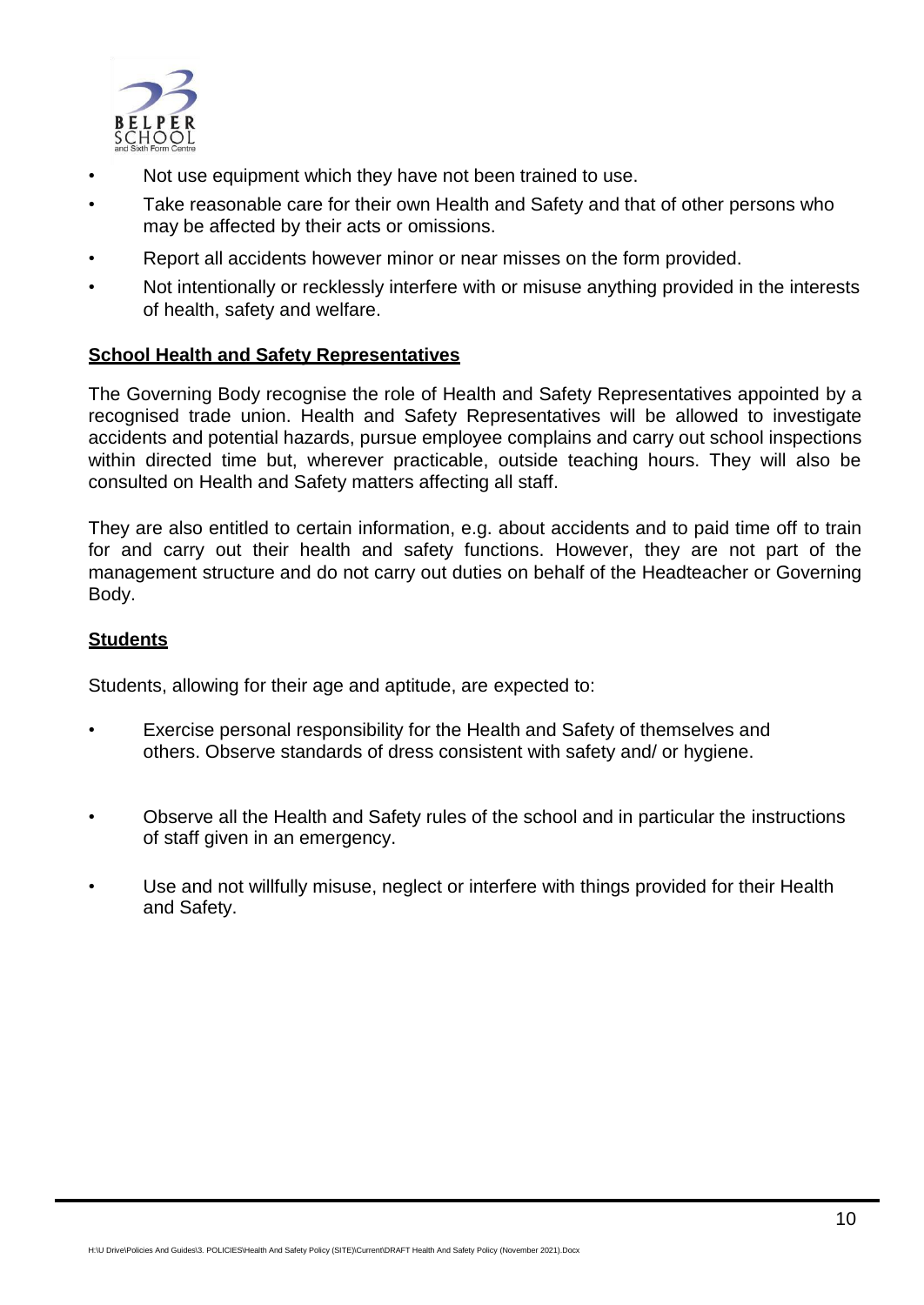# **Organisational Responsibility for Health and Safety**

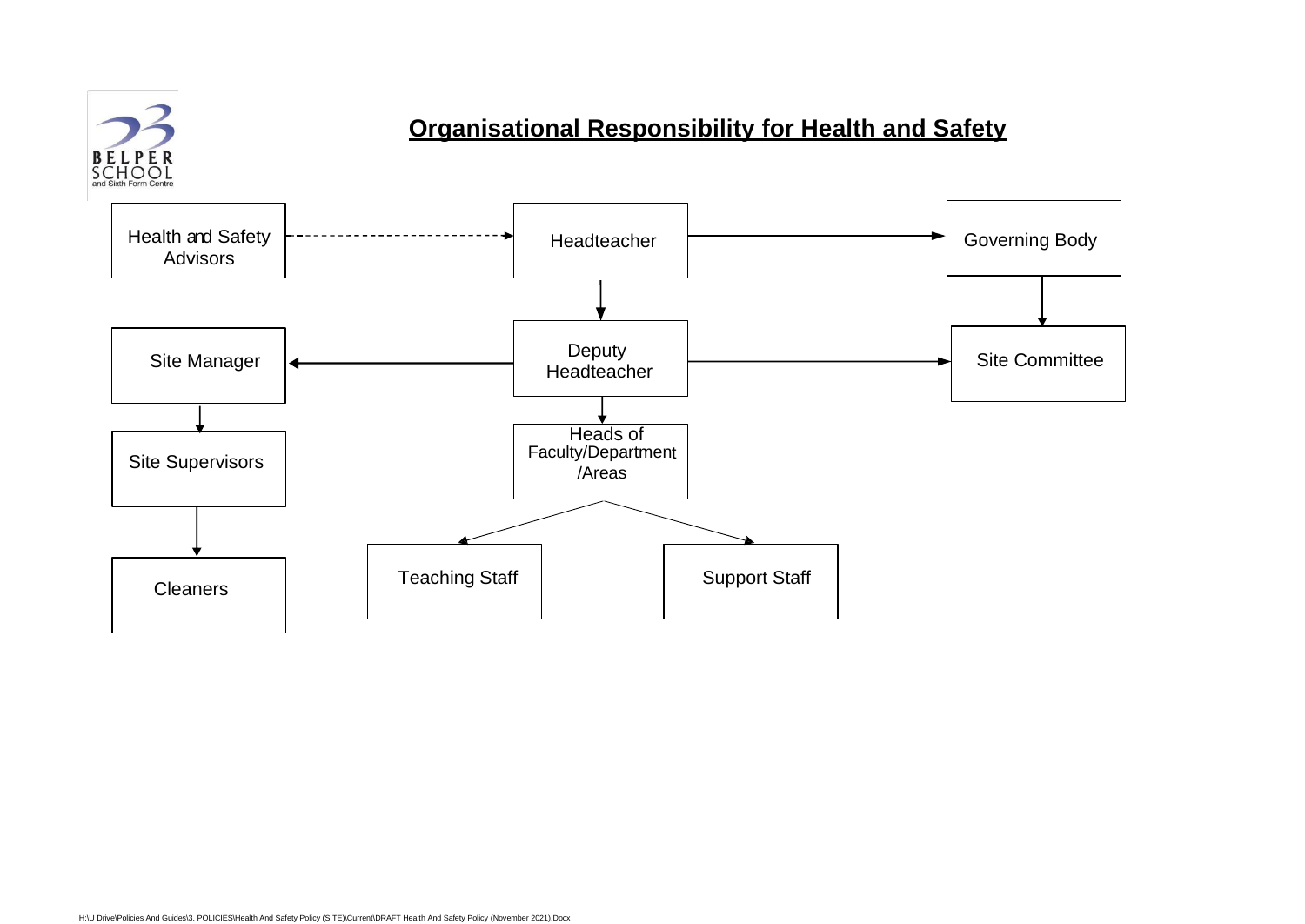# **Arrangements for Health and Safety**

This is perhaps the most important part of the Health and Safety Policy. In effect it can be described as a list of rules to be followed by staff.

**The following list of topics for which arrangements may need to be produced is intended only as a guide. Some procedures may be available in the form of "guidance notes" or "policies" produced by the DCC and adopted by the school.**

The "arrangements for" list is as follows:-

# **Accident/Incident Reporting**

All accidents and incidents in Belper School and Sixth Form Centre will be reported and recorded in line with the DCC accident reporting guidance. In Belper School and Sixth Form Centre all staff will report all accidents to First Aid who will ensure that they are recorded in line with this guidance and who will be fully familiar with it. A copy of the guidance is held on the school MIS (Management Information System).

# **Accident Investigation**

Accidents which are reportable to the Health and Safety Executive will be investigated by the Headteacher.

# **Administration of Medicines**

Arrangements for administering medicines will comply with the school's Supporting Students with Medical Conditions and Administration of Medicines policy.

# **Animals**

If animals are to be kept on the premises the guidelines provided by DCC will be followed.

#### **Asbestos**

An Asbestos Survey was last completed by DCC in September 2017. As far as we know all occurrences of asbestos within the school are identified in the report. Any new and hidden areas that are to be worked on will have a current asbestos survey done in advance of the work. All contractors/Site Supervisors will be told before they work in area to stop and report any material that they consider to be or to contain asbestos to the Site Manager. All contractors are required to fill in an asbestos permit to work before any construction work or hidden areas are entered.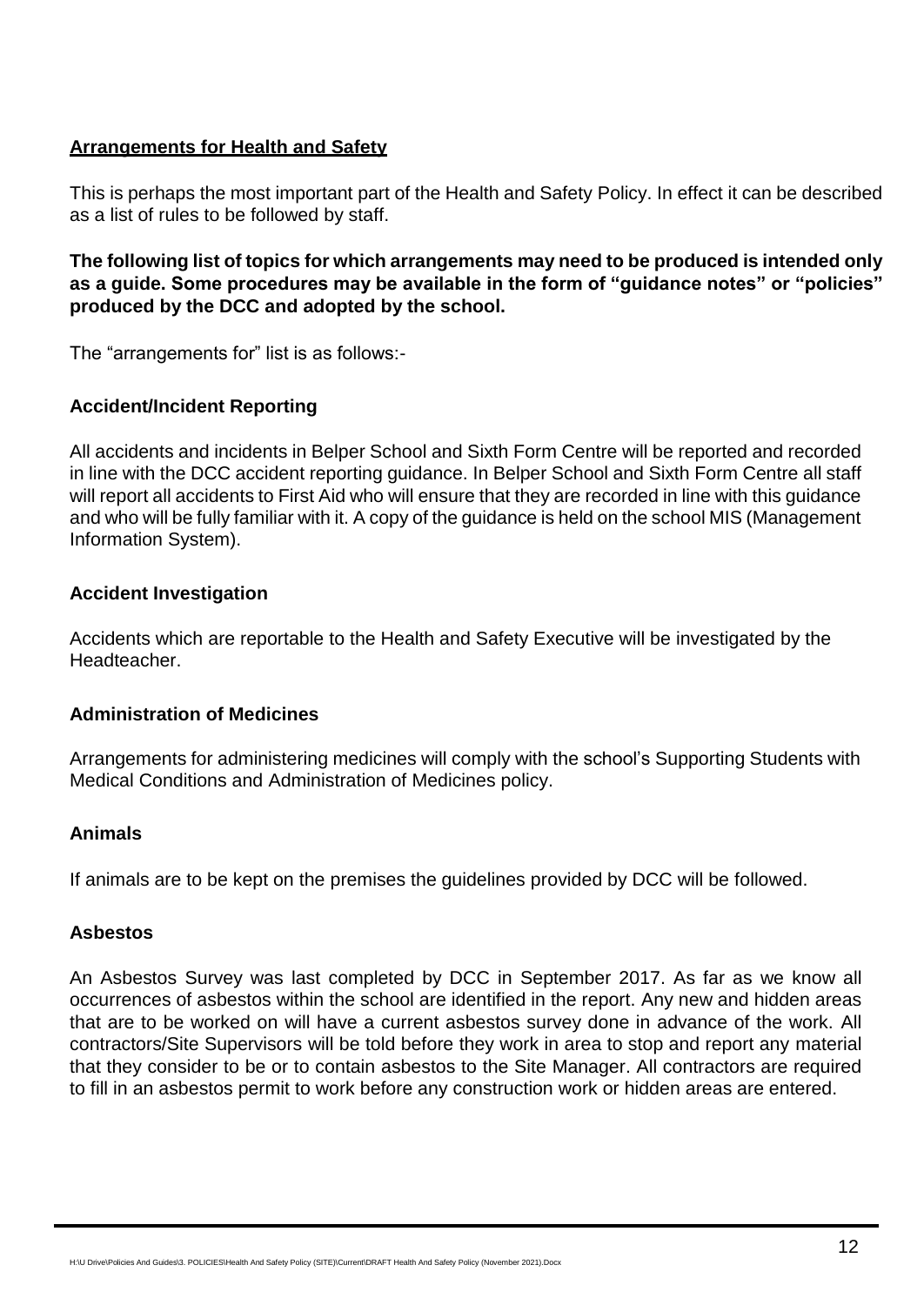# **Catering**

School catering will be carried out in accordance with relevant food hygiene standards. Guidelines provided by DCC and DfE (Department for Education) will be followed.

### **Communication**

A red 'Hazardous Activity/Near Miss' form is available from the staff room and should be completed and returned to the Headteacher. A list of current Health and Safety Risk Assessments will be kept on the school intranet.

#### **Consultation with Staff**

Staff will be consulted on major changes to procedures and the Health and Safety Policy. Union Health and Safety representatives will be consulted on any changes that may affect their members.

#### **Contractors**

Belper School has a responsibility to ensure that all contractors undertaking work on the site are competent, adequately insured, and are able to carry out their activities in a way which poses no threat of injury to anybody in the vicinity including students, staff, visitors or to a lesser extent, trespassers. They will read and complete the relevant Permits to Work before commencing work.

#### **Containment of Substances Hazardous to Health (COSHH)**

Staff in areas where substances that require a COSHH assessment are used/stored will have been made aware of the relevant risk assessment and how to reduce the associated risks by their manager. Handling, protective equipment needed, use and storage will be in line with the risk assessment. The area manager will have responsibility for the safe use of the materials as per the risk assessment and of making all users aware of the risk and its reduction. In particular the following needs to be addressed:

- Introduction of new substances does require a COSHH assessment to be done and followed.
- Use and storage of gasses, e.g. oxygen, acetylene, propane, carbon dioxide etc. will be in line with the COSHH assessment.
- The risk presented by ionising radiation will be managed by the Head of Science as per the Ionising Radiation regulations.
- The control of any biological hazards will be as per the relevant COSHH risk assessment and will be managed by the Head of Science/Site Supervisor team/Site Manager.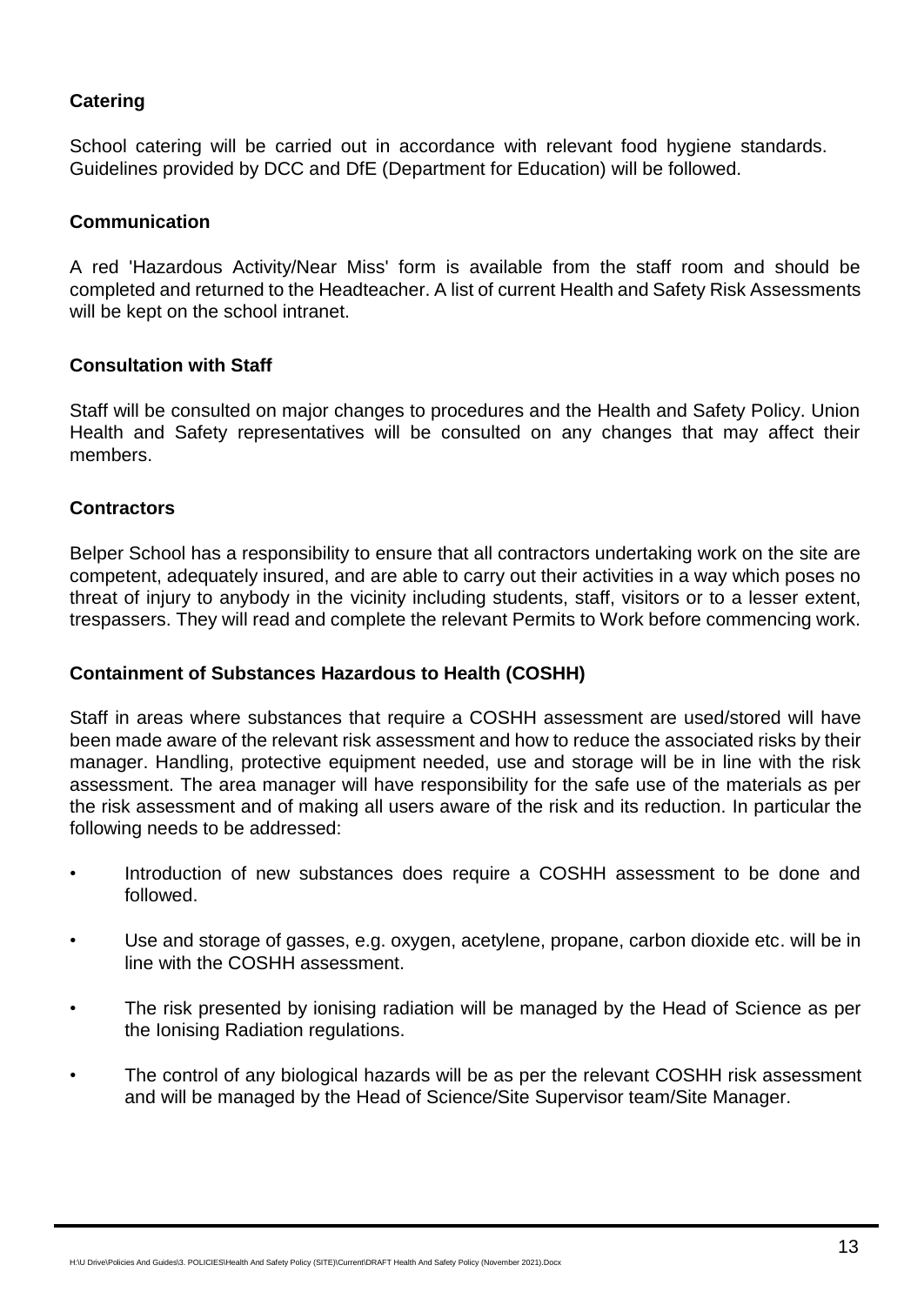• The controls for disposal of hazardous or toxic waste will be in accordance with the relevant COSHH risk assessment and will be managed by the Head of Science, Head of Technology, Site Supervisor Team and Site Manager.

#### **Curriculum Areas**

The following curriculum areas will produce their own risk assessment for their area and will ensure that all aspects of these risk assessments are complied with.

- Design and Technology
- Drama
- Science
- Physical Education
- Art

# **Disaster Plans**

An IT Disaster Plan and a Business Continuity Plan have been produced and approved by the Governing Body.

# **Display Screen Equipment**

Arrangements for the safe use of Display Screen Equipment (DSE) as per DCC guidance. Display Screen Equipment (DSE) is the legal term for visual display equipment such as word processors, personal computers etc.

Using a computer is not generally thought of as being one of the most hazardous activities to engage in. Yet Health and Safety risks do exist for both adults and children. Computers should not be seen as toys but as items of electrical equipment to be treated with respect.

# **Educational School Visits**

Arrangements for managing educational visits and carrying out associated risk assessments as per the DCC guidance involving the school EVC (Educational Visits Co- ordinator). Educational visits are a potential source of hazard and therefore stringent management systems need to be put in place to ensure of staff and students who are at risk have this risk reduced.

#### **Environmental**

Arrangements for controlling the environment, e.g. temperature, humidity, noise, dust (particularly in Computer Design Technology (CDT) areas), lighting, ventilation, etc. and monitoring of these items may be required to establish deterioration or improvement of conditions over long periods of time as per DCC guidance.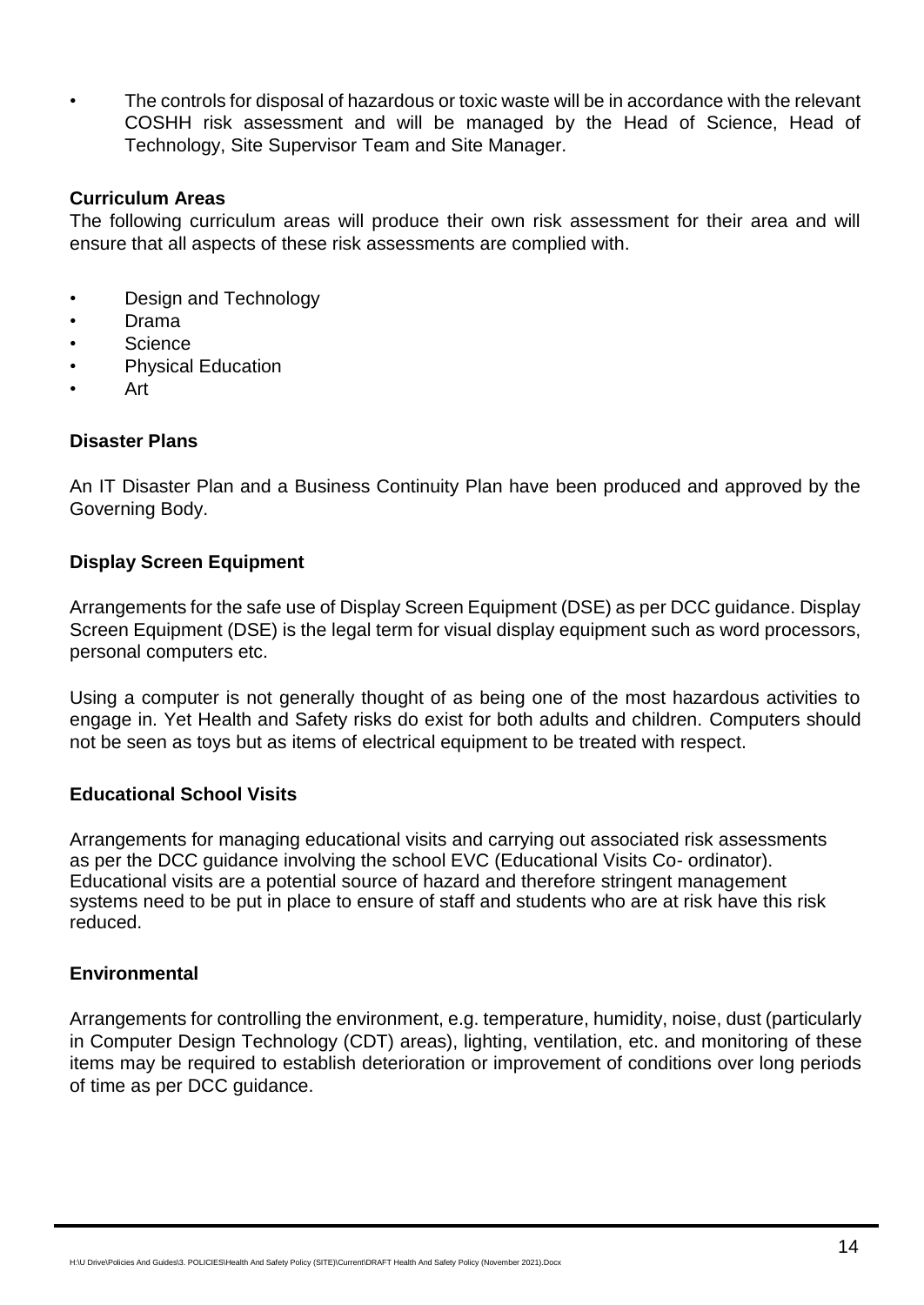# **Fire**

Fire procedures as per DCC guidance and the school's own 'Fire Evacuation and Response Procedure' are available to staff on BIG (Belper Information Gateway), includes:

- The duty holder is the Headteacher
- Fire Risk Assessment details
- The Fire Evacuation procedure
- Testing of the fire alarm (including the recording of the tests)
- Termly fire evacuation drills (including the recording of the results)
- Inspection and service of fire-fighting equipment, e.g. who does it, how often, who contacts the service engineer to replace used equipment, procedures for identifying used equipment (including the recording of service).

# **Lockdown**

The school has a Lockdown Procedure that is communicated to staff and students. Staff and students are reminded of the procedure each academic year.

*(Both the Fire Evacuation Procedure and Lockdown procedure have been appropriately adapted during the Coronavirus Pandemic 2020 and are under regular review)*

# **First Aid**

First Aid procedures as per DCC guidance, include:

- Name(s) of First Aider(s)
- Location of First Aid box(es)
- Who is responsible for maintaining the contents of the First Aid box
- A list of the prescribed contents of a First Aid box (plasters can be included but should be of the type which uses non-allergic adhesive. Tablets, lotions, etc, should not be included).
- Contact with the emergency services if required.
- Procedures for notifying parents, e.g. when and how.

# **Housekeeping/Storage**

Arrangements for safe storage and housekeeping (including the maintenance of access to egress routes) as per DCC guidance

# **Inspection of the Premises**

Arrangements for carrying out formal inspections of the premises as per DCC guidance to include:

- Headteacher and Site Manager will inspect the whole school over a 12 month period, but this may be managed over the year and sections of the site. Existing LA guidelines suggest these inspections should be carried out at least 3 times a year but, depending on the risks involved in certain areas, it may be appropriate to inspect more often, particularly in the early stages of introducing the Health and Safety culture.
- Details of how any Health and Safety problems identified will be dealt with should be included.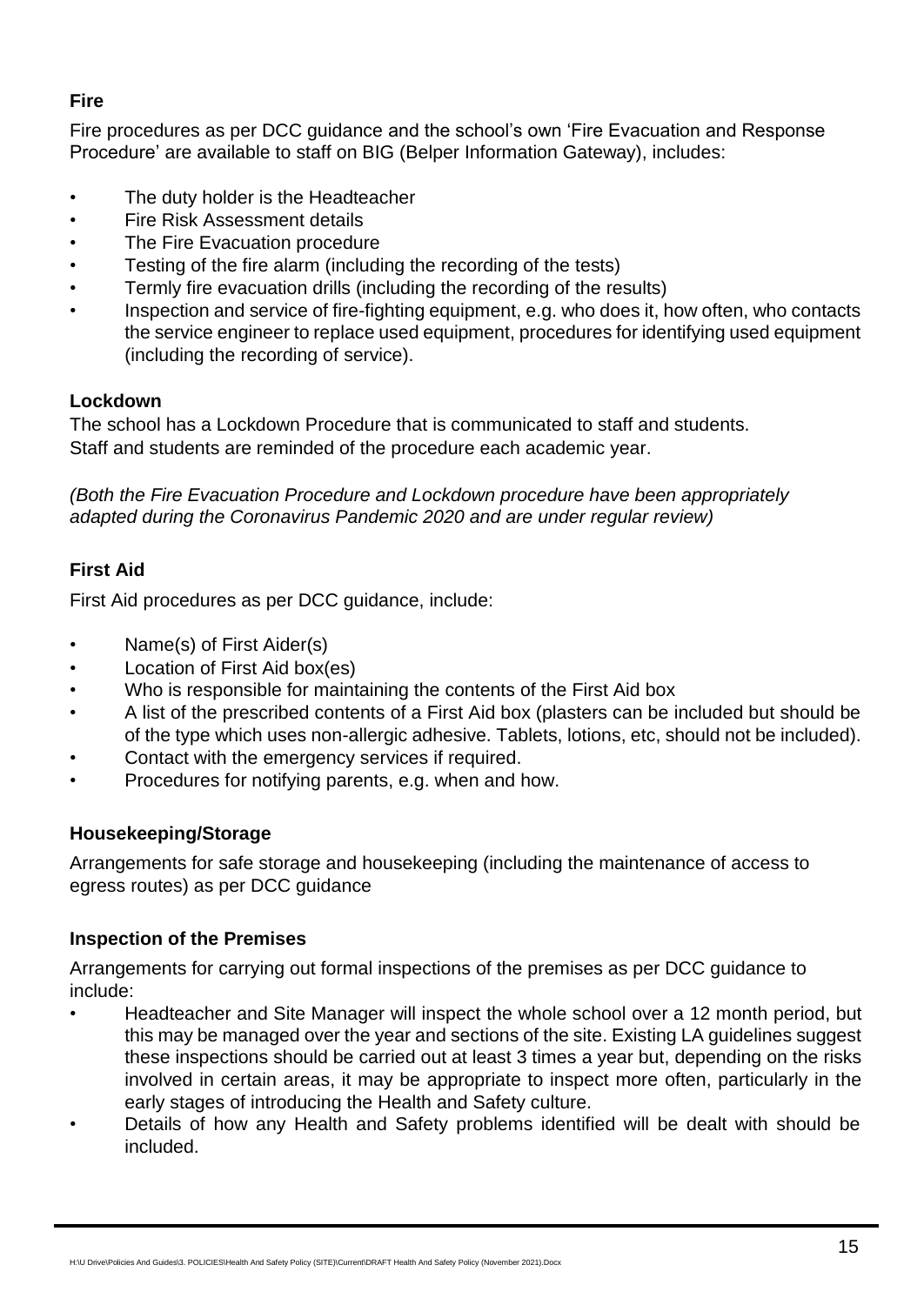# **Lone Working**

People who work alone face the same hazards in their daily work as other workers. However, for lone workers the degree of risk of harm is often greater than for other workers. It is therefore essential that the risk of lone working is taken into account when risk assessments are carried out. If the risk assessment shows that it is not possible for the work to be done safely by a lone worker, then other arrangements must be put in place.

Lone workers can face hazards such as accidents or emergencies arising out of the work and lack of first aid equipment; fire; inadequate provision of rest, hygiene, and welfare facilities; and violence from members of the public.

# **Manual Handling**

The Manual Handling Regulations establish a clear hierarchy of measures for dealing with risk from manual handling, these are:

- Avoid hazardous manual handling operations so far as is reasonably practicable;
- Assess any hazardous manual handling operations that cannot be avoided;
- Reduce the risk of injury so far as is reasonably practicable.

Belper School will make arrangements so far as is reasonably practicable, to avoid hazardous manual handling tasks or assess those manual handling tasks that cannot be avoided, so to reduce the risk of injury to their staff to the lowest level reasonably practicable.

### **Mechanical/Electrical**

Procedures for the introduction of new, second-hand and donated machinery and equipment and arrangements for the inspection and maintenance of machinery and equipment, the frequency and recording will be co-ordinated by the Site Manager and follow current DCC guidance.

# **Monitoring Auditing**

The Headteacher will monitor this policy and its implementation to ensure that the arrangements made are effective and whether the standards of safety performance, which have been set, are actually being achieved. The frequency of monitoring will depend on the issues identified

Audits will take place regularly to ensure the continuous monitoring process is adhered to.

Records of the testing and inspection of equipment and maintenance work carried out are maintained as part of the school's Health and Safety management system documentation, but are not included in the Health and Safety Policy itself.

The following list is a guide to the equipment and practices for which records are kept.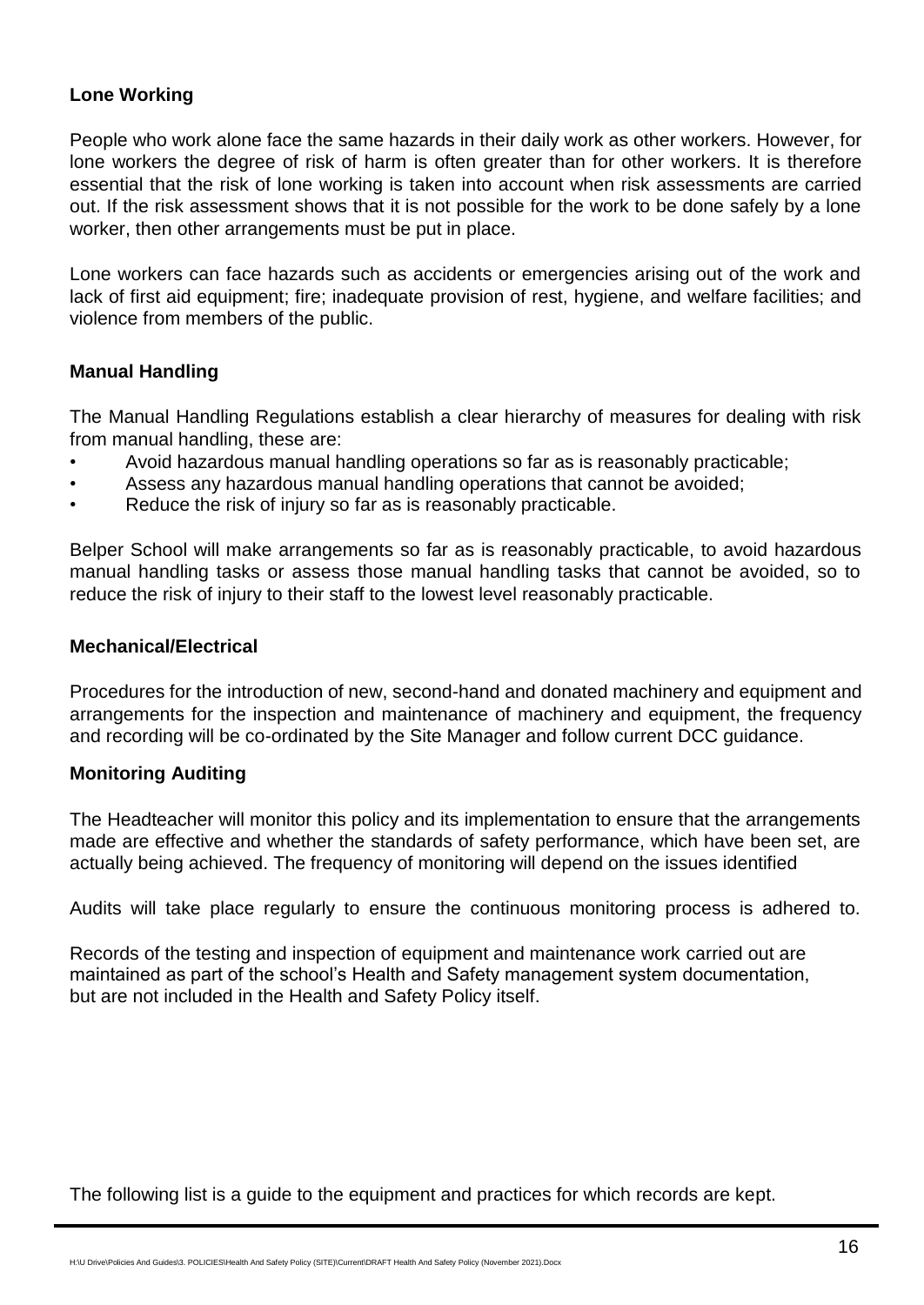- Fire-Fighting Equipment
- Electrical Equipment and Machinery
- Fire Alarms
- Ladders and Stepladders
- Evacuation and Practice Drills
- Personal Protection Equipment (PPE)
- PE Equipment (Leisure Centre and School)
- Local Exhaust Ventilation (LEV)
- Lifting Apparatus
- Mechanical Machinery
- Lifts
- Fume Cupboards
- Pressure Systems
- Fixed Electrical Systems
- Electrically operated doors/gates
- Electrically operated shutters
- Radiators
- Radioactive Sources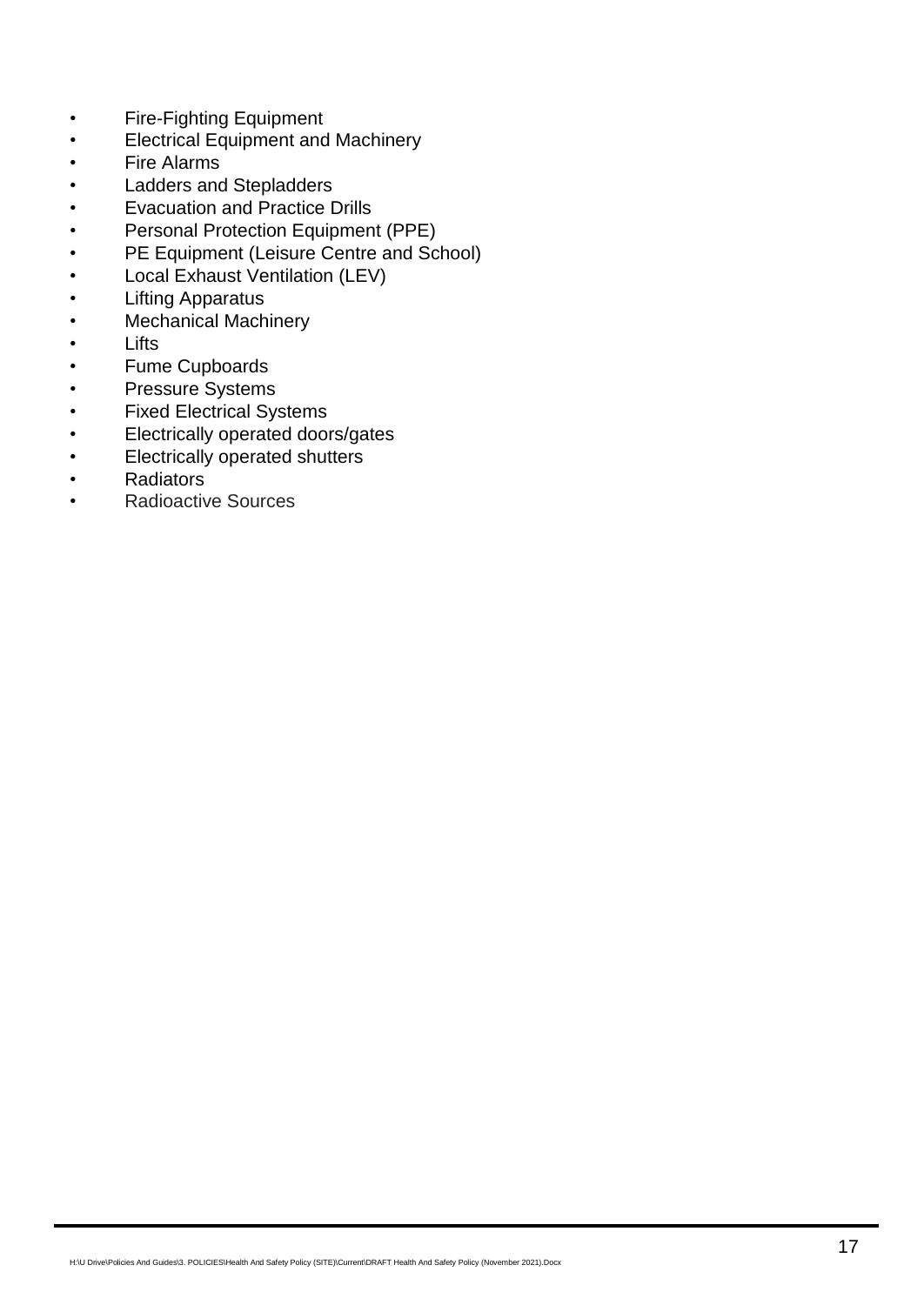# **Health and Safety Plan Monitoring Schedule Annual Checks**

| <b>Item</b>                           | <b>Check By</b>            |
|---------------------------------------|----------------------------|
|                                       |                            |
| Policy and Management Plan            | Headteacher                |
| <b>COSHH</b>                          | <b>HT/Site Manager</b>     |
| <b>Review of Procedures</b>           | Headteacher                |
| <b>Risk Assessments</b>               | Headteacher                |
| <b>Accident Reports</b>               | <b>Office/Site Manager</b> |
| <b>Technology &amp; Science Rooms</b> | <b>Head of Faculty</b>     |
| <b>Cleaning Staff Procedures</b>      | Site Manager               |
| <b>Record Fire Appliance Test</b>     | Site Manager               |
| <b>Record PE Equipment Check</b>      | Head of PE                 |
| Check completion of PAT testing       | Site Manager               |
| Whole Staff Training - refreshers     | Headteacher                |
| Legionella checks                     | Site Manager               |

# **Weekly Checks**

| <b>Item</b>                                          | <b>Check By</b>         |
|------------------------------------------------------|-------------------------|
| Playground, Walls, Fences, Gates and<br><b>Seats</b> | <b>Site Supervisors</b> |
| <b>Fire Alarm Tests</b>                              | <b>Site Supervisors</b> |

# **Daily Checks (by observation, discussion etc.**

| <b>Item</b>                               | <b>Check By</b>               |
|-------------------------------------------|-------------------------------|
|                                           |                               |
| <b>PE Safety</b>                          | <b>PE Staff</b>               |
| Lettings (Safety)                         | Site Supervisors/Site Manager |
| <b>Communication of Health and Safety</b> | Headteacher                   |
| Concerns to all staff                     |                               |
| <b>Buildings and Site check</b>           | <b>Site Supervisors</b>       |
| Visual check of electrical equipment      | <b>Users</b>                  |
| <b>Premises security</b>                  | <b>Site Supervisors</b>       |
| Visual check of kitchens and catering     | Caterer                       |
| equipment                                 |                               |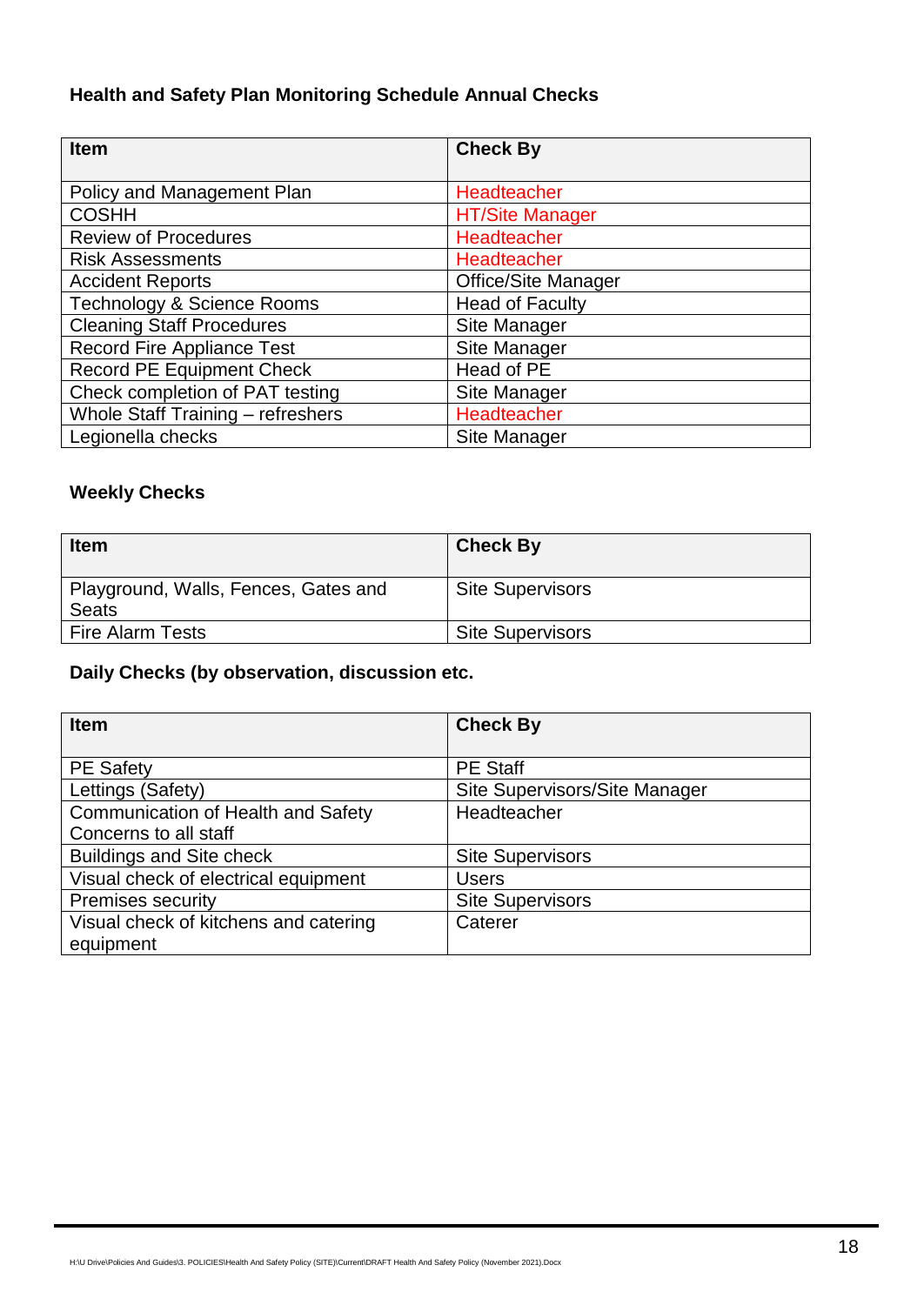# **Termly Checks**

| <b>Item</b>                                                                     | <b>Check By</b>            |
|---------------------------------------------------------------------------------|----------------------------|
| Health and Safety Report by Headteacher at   Headteacher<br>Governors' meetings |                            |
| Premises Inspection                                                             | Site Manager               |
| Fire Log                                                                        | Site Manager/DH            |
| <b>Accident Reports</b>                                                         | <b>Office/Site Manager</b> |
| <b>Fire Evacuation</b>                                                          | <b>DH/Site Manager</b>     |

# **One off Activities**

Arrangements for identifying and controlling the risk involved with "one off" activities, e.g. outward bound activities, etc. as per DCC advice.

# **Out of School Activities**

Procedures for all types of out of school activities, e.g. adult to student ratios, type of transport, etc. as per DCC advice.

# **Personal Protective Equipment (PPE)**

Users, in consultation with their line manager will be given help and advice in identifying and selecting Personal Protective Equipment, including storage, replacement and maintenance provision as well as training in the use of the equipment.

# **Premises**

Arrangements for the use of premises outside normal working hours, e.g. entertainment licence, information should be passed to groups who use the premises, etc. as per DCC advice. Please refer to Lettings Policy. A Site Supervisor will be present at all letting events.

# **Playground Safety**

Arrangements for playground supervision and equipment/surfaces inspections as per DCC guidance.

# **Risk Assessments**

Responsibility for arrangements for carrying out risk assessments under current Health and Safety legislation, e.g. general assessments, COSHH assessments, annual handling assessments, Personal Protection Equipment (PPE) assessments, Display Screen Equipment (DSE) assessments, etc. lie with the Headteacher. The Headteacher has carried out a range of risk assessments (proformas supplied by DCC) relating to Coronovirus Pandemic 2020.

# **Road Safety**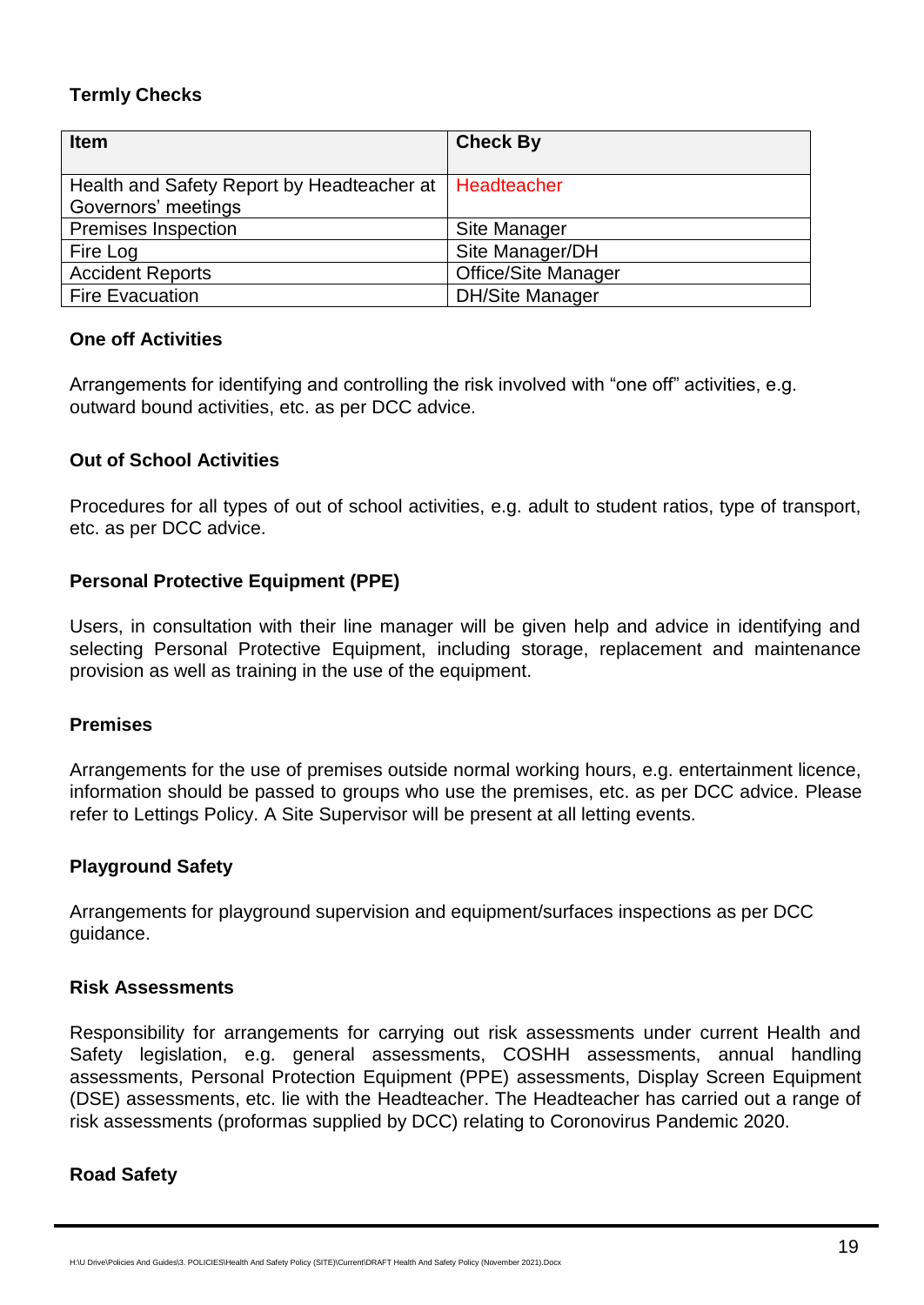Arrangements for the safe flow of traffic throughout the school site, including people and vehicles, etc. lie with the Headteacher.

# **Security**

Security arrangements in order to prevent, where possible, unauthorised access to the premises rely on the reduction in the number of entrances and the use of CCTV which is covered by our Use of CCTV policy.

# **Site Access**

Arrangements for safe access and egress of staff, students, visitors and associated vehicles as per DCC guidance and current legislation.

# **Stress Management**

Arrangements for identifying and managing stress as per DCC guidance. School Governors, senior staff and school managers need to be aware of the effects stress can have on the school. It leads to impaired performance of individuals, increased sickness absence, early retirement and higher turnover of staff.

The real extent of stress-related problems may be hidden because very few people are prepared to admit they are suffering from stress or to seek help for it. Few people who have not experienced the depression, anxiety and despair which often accompanies stress, fully appreciate the effect it can have on people's lives.

# **Training**

Regular reviews and staff meetings (formal and informal) will identify training needs which will be dealt with following the school procedure.

# **Violence at Work**

A policy is in place, which clearly sets out the responsibilities, duties of staff, and procedures for preventing and dealing with violence within their areas of responsibility. School managers are aware that staff fears of violence can create a situation where their own uncertainty may make violence more likely and can result in unacceptable levels of stress.

# **Welfare Facilities**

Arrangements for the provision and maintenance of welfare facilities, e.g. toilets, washing facilities, provision of drinking water, facilities for staff to make a hot drink and heating foods as well as eat lunch, provision for hanging wet clothing, etc. as per DCC guidance.

#### **Waste Management**